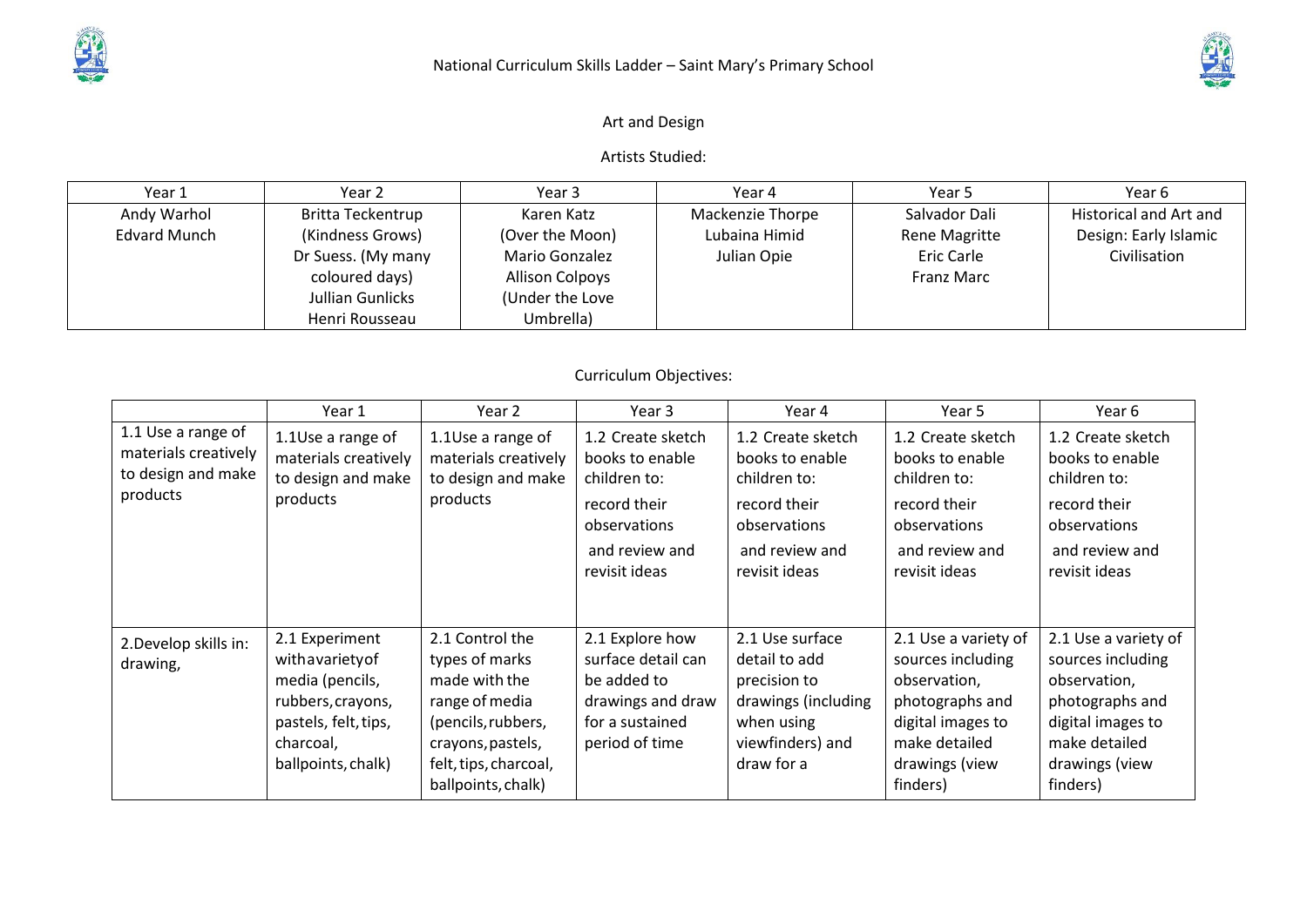



|                                  | 2.2 Investigate                                                                                 | 2.2 Investigate                                                                                 | 2.2a Make marks<br>and lines with a                                                                                  | sustained period of<br>time                                                    | 2.2 Use dry and                                                            | 2.2 Use dry and                                                            |
|----------------------------------|-------------------------------------------------------------------------------------------------|-------------------------------------------------------------------------------------------------|----------------------------------------------------------------------------------------------------------------------|--------------------------------------------------------------------------------|----------------------------------------------------------------------------|----------------------------------------------------------------------------|
|                                  | lines, shapes,<br>tones and                                                                     | lines, shapes,<br>tones and                                                                     | wide range of<br>drawing                                                                                             |                                                                                | wet media to make<br>different marks,                                      | wet media to make<br>different marks,                                      |
|                                  | textures<br>investing their<br>properties.                                                      | textures<br>investing their<br>properties.                                                      | implements;<br>2.2b experiment                                                                                       | 2.2b experiment<br>with different<br>grades of pencil and                      | lines, patterns, and<br>shapes within a<br>drawing.                        | lines, patterns, and<br>shapes within a<br>drawing.                        |
|                                  | (match and draw<br>lines/marks from                                                             | (match and draw<br>lines/marks from                                                             | with different<br>grades of pencil                                                                                   | other implements<br>to begin to show an                                        | 2.3 use simple                                                             | 2.3 use simple                                                             |
|                                  | observations,<br>observe and                                                                    | observations,<br>observe and                                                                    | and other<br>implements to                                                                                           | awareness of<br>objects having a                                               | perspective in their<br>work using a single                                | perspective in their<br>work using a single                                |
|                                  | draw shapes in<br>between objects,                                                              | draw shapes in<br>between objects,                                                              | begin to show an<br>awareness of                                                                                     | third dimension                                                                | focal point and<br>horizon.                                                | focal point and<br>horizon.                                                |
|                                  | investigate tone<br>by drawing                                                                  | investigate tone<br>by drawing                                                                  | objects having a<br>third dimension                                                                                  | 2.2d Apply simple<br>use of pattern and                                        |                                                                            |                                                                            |
|                                  | light/dark lines,<br>investigate<br>textures by<br>describing,<br>naming, rubbing,<br>copying.) | light/dark lines,<br>investigate<br>textures by<br>describing,<br>naming, rubbing,<br>copying.) | 2.2c experiment<br>with different<br>grades of pencil<br>and other<br>implements to<br>achieve variations<br>in tone | texture in a<br>drawing.                                                       |                                                                            |                                                                            |
| 3. Develop skills in<br>painting | 3.1 Use a variety of<br>tools and<br>techniques<br>including different                          | 3.1 Choose a<br>variety of tools<br>and techniques<br>including                                 | 3.1 Select Painting<br>tools for specific<br>outcomes.                                                               | 3.1 Select Painting<br>tools for specific<br>outcomes.                         | 3.1 Select Painting<br>tools for specific<br>outcomes.                     | 3.1 Select Painting<br>tools for specific<br>outcomes.                     |
|                                  | brush sizes and<br>types                                                                        | different brush<br>sizes and types                                                              | 3.2 Identify<br>primary secondary,<br>complementary                                                                  | 3.2 Identify primary<br>secondary,<br>complementary and<br>contrasting colours | 3.2a Mix and match<br>colours to create<br>atmosphere and<br>light effects | 3.2a Mix and match<br>colours to create<br>atmosphere and<br>light effects |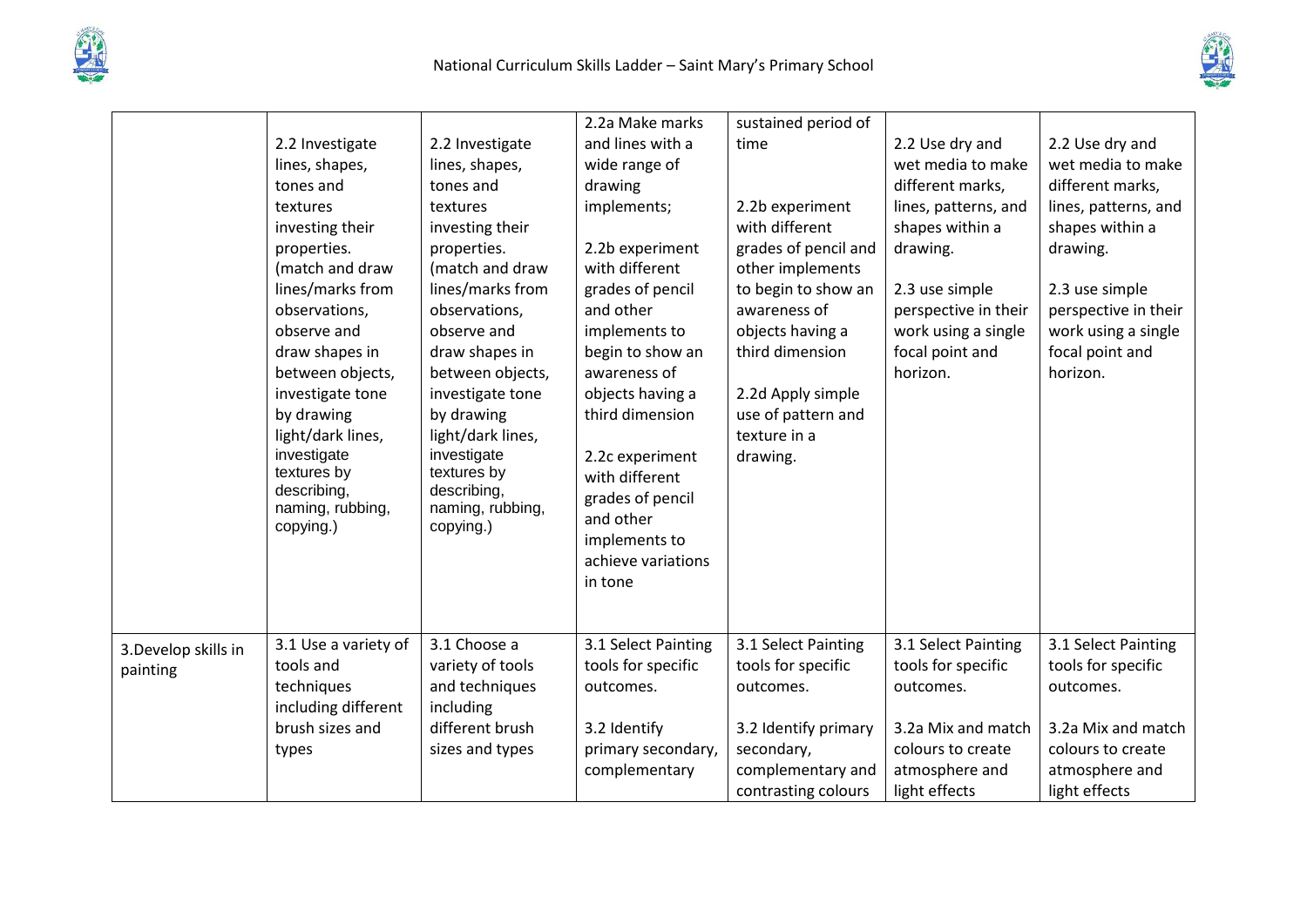



|                      | 3.2 Experiment       | 3.2 Select colours   | and contrasting |                 |                     |                    |
|----------------------|----------------------|----------------------|-----------------|-----------------|---------------------|--------------------|
|                      | with colours         | needed to match      | colours         | 3.3 Develop a   | 3.2b Use specific   | 3.2b Use specific  |
|                      | needed to match      | artefacts and        |                 | painting from a | colour language     | colour language    |
|                      | artefacts and        | objects              | 3.3 Develop a   | drawing         | Mix and use tints   | Mix and use tints  |
|                      | objects              |                      | painting from a |                 | and shades          | and shades         |
|                      |                      | 3.3 Identify primary | drawing         |                 |                     |                    |
|                      | 3.3 Identify primary | colours by name      |                 |                 | 3.3 Create          | 3.3 Create         |
|                      | colours by name      | Mix primary shades   |                 |                 | imaginative work    | imaginative work   |
|                      | Mix primary shades   | and tones            |                 |                 | from a variety of   | from a variety of  |
|                      | and tones            |                      |                 |                 | sources             | sources            |
|                      |                      | 3.4 Choose tools     |                 |                 | e.g. observational  | e.g. observational |
|                      | 3.4 Experiment       | and techniques e.g.  |                 |                 | drawing, themes,    | drawing, themes,   |
|                      | with tools and       | layering, mixing     |                 |                 | poetry, music       | poetry, music      |
|                      | techniques e.g.      | media, scrapping     |                 |                 |                     |                    |
|                      | layering, mixing     | through for specific |                 |                 |                     |                    |
|                      | media, scrapping     | outcomes.            |                 |                 |                     |                    |
|                      | through              |                      |                 |                 |                     |                    |
|                      |                      |                      |                 |                 |                     |                    |
|                      | 3.5 Create textured  |                      |                 |                 |                     |                    |
|                      | paint by adding      |                      |                 |                 |                     |                    |
|                      | other materials to   |                      |                 |                 |                     |                    |
|                      | it.                  |                      |                 |                 |                     |                    |
| 4. Develop skills in | 4.1 Match and sort   |                      |                 |                 | 4.1a Use fabrics to |                    |
| textiles             | fabrics and threads  |                      |                 |                 | create 3D           |                    |
|                      | for colour, texture, |                      |                 |                 | structures          |                    |
|                      | length size and      |                      |                 |                 |                     |                    |
|                      | shape                |                      |                 |                 | 4.1b Match the tool |                    |
|                      |                      |                      |                 |                 | to the material     |                    |
|                      | 4.2 Cut and shape    |                      |                 |                 |                     |                    |
|                      | fabric using         |                      |                 |                 |                     |                    |
|                      | scissors/snips       |                      |                 |                 | 4.2 Use a range of  |                    |
|                      |                      |                      |                 |                 | media to overlap    |                    |
|                      |                      |                      |                 |                 | and layer creating  |                    |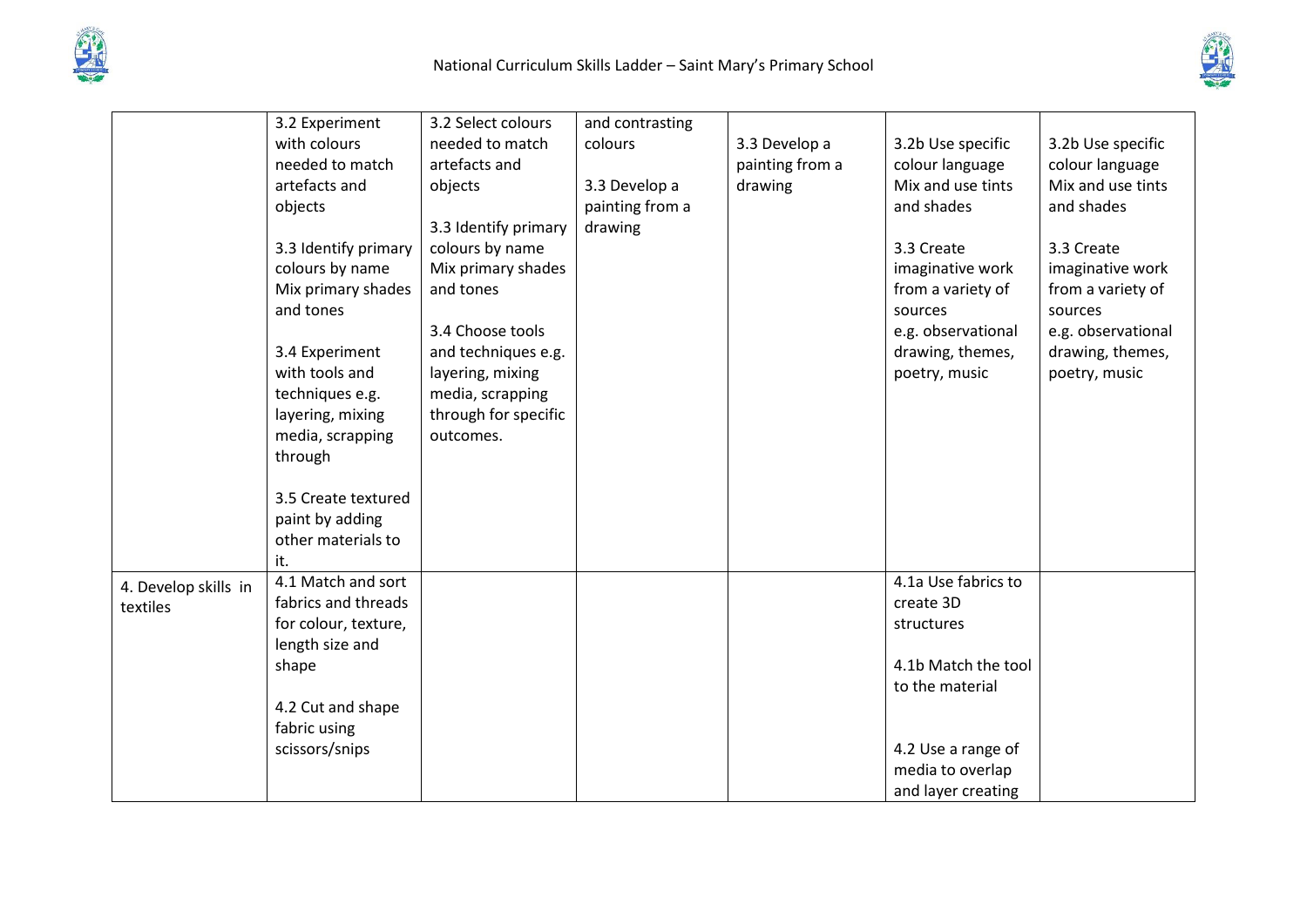



|                                   | 4.3Apply shapes<br>and decorations<br>with glue and<br>stitching<br>4.4 Apply colour<br>with printing,<br>dipping, fabric<br>crayons<br>4.5 Create fabrics<br>by weaving<br>materials                                                             |                                                                                                                                                                                                                                                 | interesting colours,<br>textures and<br>effects<br>4.3 Develop skills in<br>stitching, cutting<br>and joining<br>4.4 Use a variety of<br>embellishing<br>techniques, (e.g.<br>printing, dyeing,<br>weaving and<br>stitching) to create<br>different textural<br>effects |                                                                                                                                                                                                        |
|-----------------------------------|---------------------------------------------------------------------------------------------------------------------------------------------------------------------------------------------------------------------------------------------------|-------------------------------------------------------------------------------------------------------------------------------------------------------------------------------------------------------------------------------------------------|-------------------------------------------------------------------------------------------------------------------------------------------------------------------------------------------------------------------------------------------------------------------------|--------------------------------------------------------------------------------------------------------------------------------------------------------------------------------------------------------|
| 5. Develop skills in<br>sculpting | 5.1 Manipulate<br>malleable materials<br>in a variety of ways<br>including rolling<br>and kneading<br>5.2 Create a<br>sculpture with a<br>range of malleable<br>media<br>5.3 Understand the<br>safety and basic<br>care of materials<br>and tools | 5.1 Plan, design<br>and make models<br>from observation<br>or imagination<br>5.2 Create a<br>sculpture with a<br>range of malleable<br>media<br>5.3 Use materials<br>and tools safely.<br>5.4 Join clay<br>adequately and<br>construct a simple |                                                                                                                                                                                                                                                                         | 5.1 Plan a sculpture<br>through drawing<br>and other<br>preparatory work<br>5.2 Shape, form,<br>model and<br>construct from<br>observation or<br>imagination<br>5.3 Use materials<br>and tools safely. |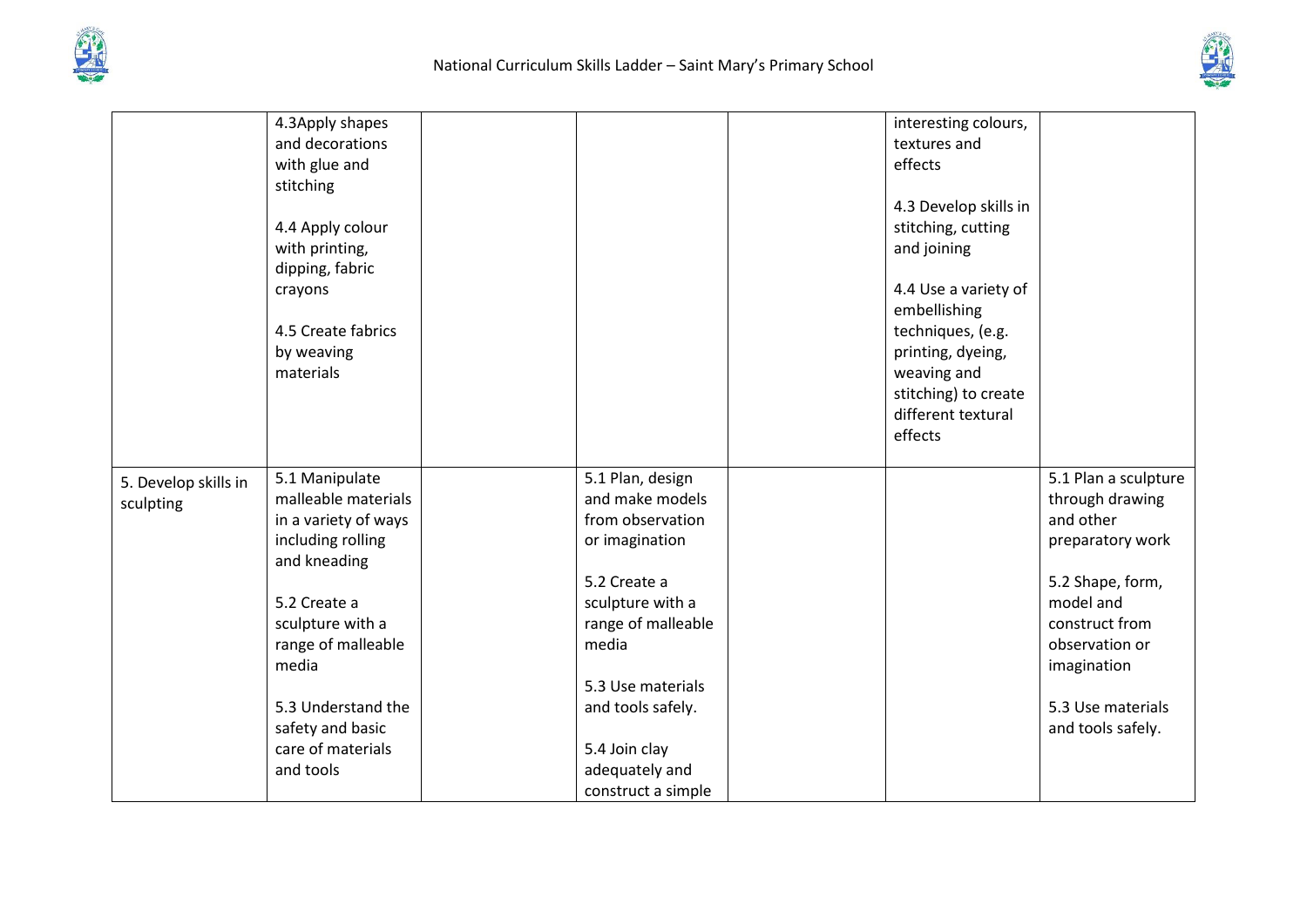



|                       | 5.4 Cut and join    | base for extending |                | 5.4 Develop skills in  |
|-----------------------|---------------------|--------------------|----------------|------------------------|
|                       | material            | and modelling      |                | using clay including   |
|                       |                     | other shapes       |                | slabs, coils and slips |
|                       | 5.5 Change the      |                    |                |                        |
|                       | surface of a        | 5.5 Create surface |                | 5.5 Produce            |
|                       | malleable material  | patterns and       |                | intricate patterns     |
|                       | e.g. build a        | textures in a      |                | and textures in a      |
|                       | textured tile       | malleable material |                | malleable media        |
| 6.1 Develop skills in | 6.1 Create images   | 6.1 Use            | 6.1 Use        |                        |
| collage               | from a variety of   | collage as a       | collage as a   |                        |
|                       | media               | means of           | means of       |                        |
|                       | (photocopies        | collecting         | collecting     |                        |
|                       | material, fabric,   | ideasand           | ideasand       |                        |
|                       | crepe paper,        | information        | information    |                        |
|                       | magazines)          | and building a     | and building a |                        |
|                       |                     | visual             | visual         |                        |
|                       | 6.2 Arrange and     | vocabulary         | vocabulary     |                        |
|                       | glue materials to   |                    |                |                        |
|                       | different           | 6.2                | 6.2            |                        |
|                       | backgrounds         | Experiment         | Experiment     |                        |
|                       |                     | witharangeof       | witharangeof   |                        |
|                       | 6.3 Sort and group  | collage            | collage        |                        |
|                       | materials for       | techniques         | techniques     |                        |
|                       | different purposes  | such as            | such as        |                        |
|                       | (colour, texture    | tearing,           | tearing,       |                        |
|                       | Fold, crumple, tear | overlapping        | overlapping    |                        |
|                       | and overlap)        | and layering       | and layering   |                        |
|                       |                     | to create          | to create      |                        |
|                       | 6.4 Collect, sort,  | images and         | images and     |                        |
|                       | name, match         | represent          | represent      |                        |
|                       | colours and         | textures           | textures       |                        |
|                       | textures            |                    |                |                        |